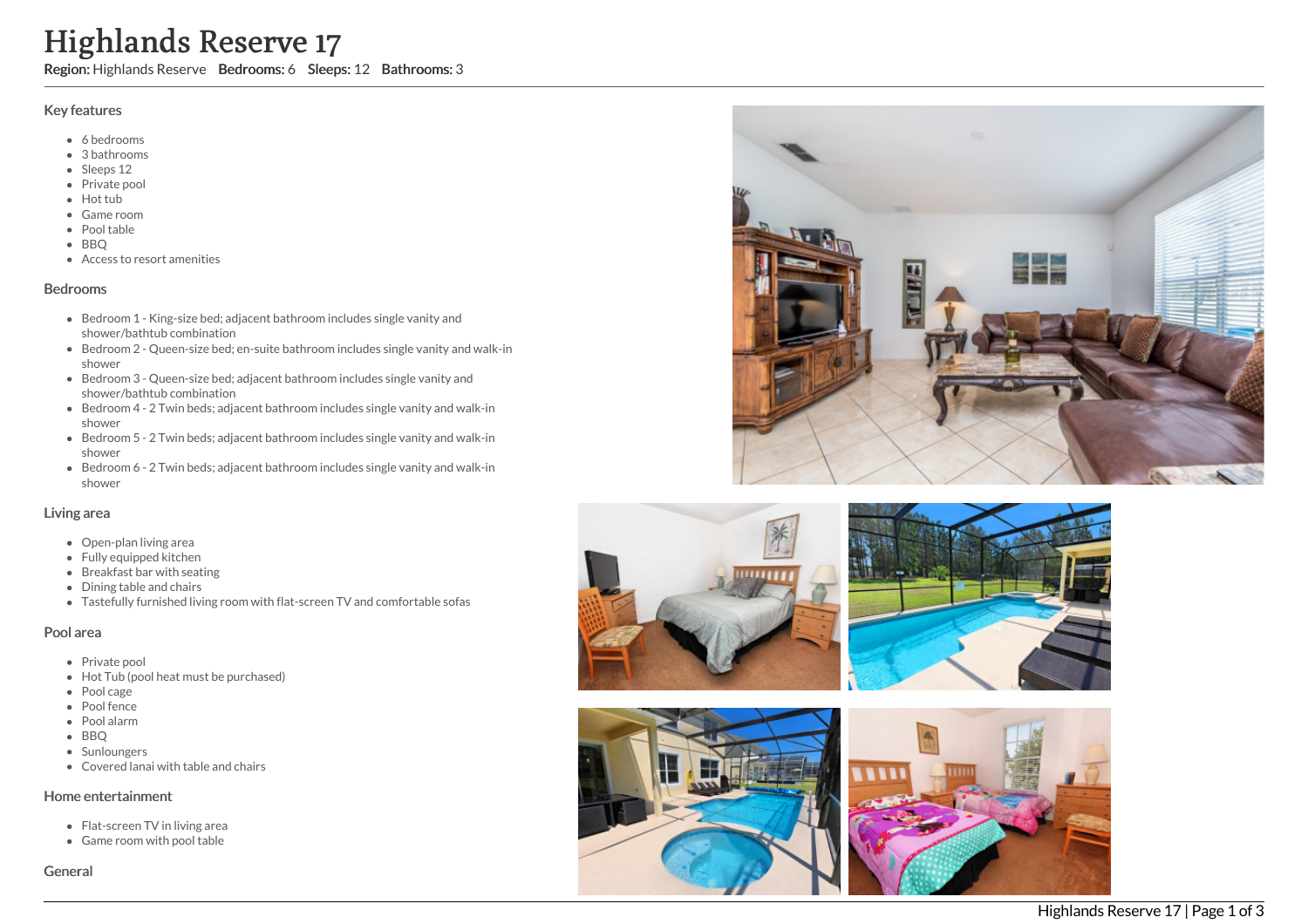- Air conditioning throughout
- Complimentary wifi
- Bedding and towels included
- Private parking

### Laundry room

- Washer and dryer
- Iron and ironing board

# Children's equipment available for hire

- $\bullet$  Crib
- Stroller
- $\bullet$  High chair
- Pack and play

# Resort Facilities

Highlands Reserve is a prestigious Golf and Country Club that offers fantastic homes situated around a Championship Golf Course. Highlands Reserve has a great location, adjacent to US Highway 27 which means all the exciting Orlando area attractions are within easy driving distance.

- Clubhouse
- Children $\tilde{A}$ ¢â.¬â..¢s Play Area
- Restaurant On-Site
- 18 hole Golf Course
- Tennis
- Swimming Pool

# Places of Interest

- $\bullet$  Golf course  $\tilde{A} \notin \hat{a}, \neg \hat{a} \in \mathbb{C}$  o miles
- Supermarket  $\tilde{A}$ ¢â,¬â€œ 1 mile
- Shopping mall  $\tilde{A} \notin \hat{a}$ ,  $\neg \hat{a} \notin \text{ce } 4$  miles
- $\bullet$  Disney World  $\tilde{A} \hat{\alpha}$   $\hat{\alpha}$   $\hat{\alpha} \in \mathcal{B}$  miles
- Seaworld  $\tilde{A}$ ¢â,¬â€œ 20 miles
- $\bullet$  Universal Studios  $\tilde{A}$ dâ.  $\neg$ â $\epsilon$ œ 25 miles
- Legoland  $\tilde{A} \notin \hat{a}$ ,  $\neg \hat{a} \notin \text{ce } 28$  miles
- $\bullet$  Orlando International Airport  $\tilde{A} \notin \hat{a}$ ,  $\tilde{a} \notin \infty$  34 miles
- $\bullet$  Beaches  $\tilde{A} \notin \hat{a}$ ,  $\neg \hat{a} \in \mathbb{C}$  are 77 miles (Cocoa Beach)